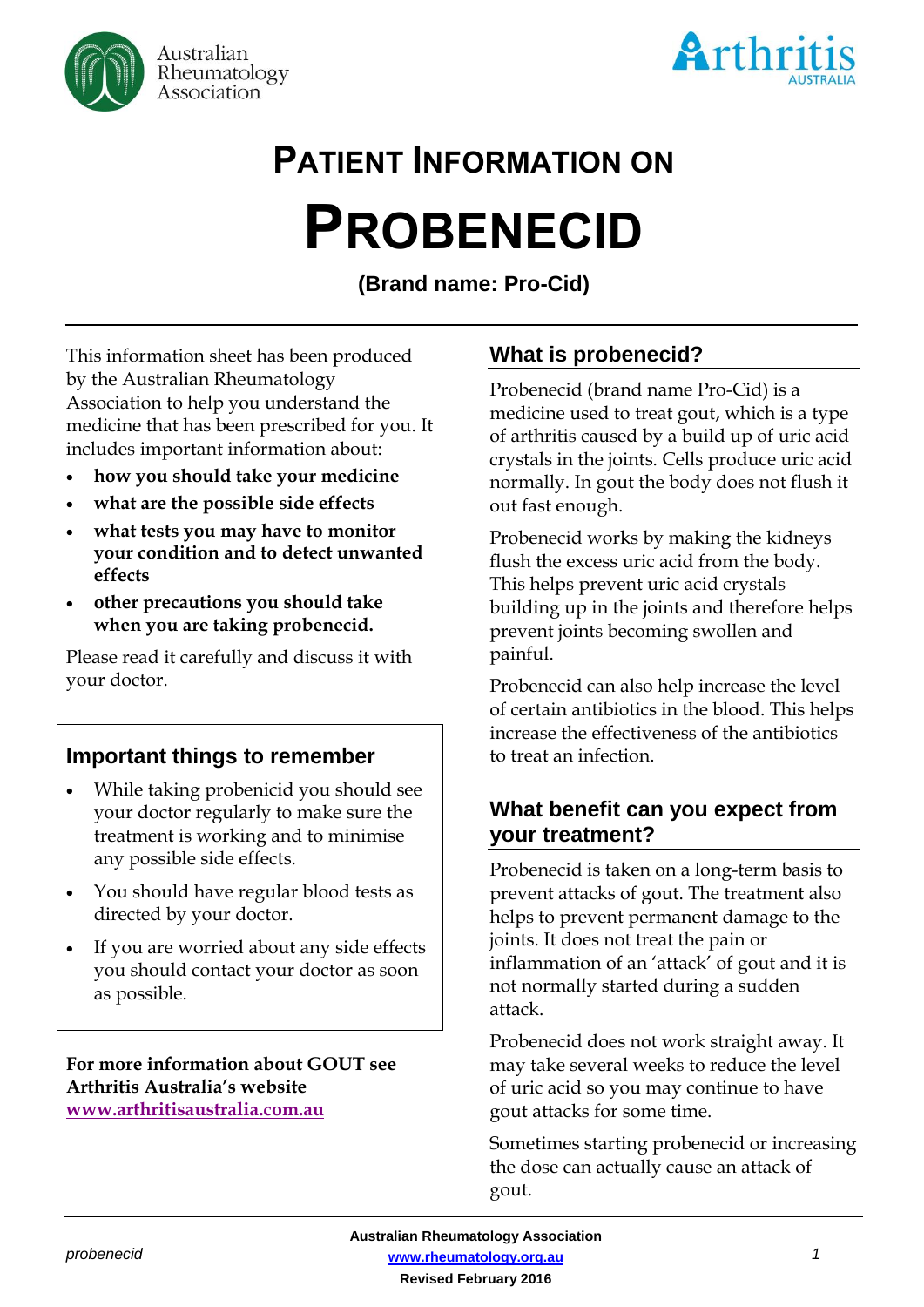This does not mean the medicine is not working so keep taking it during such attacks together with any other medicine your doctor may recommend to manage the pain.

Because probenecid works on the kidneys it may not be effective if kidney function is abnormal.

# **How is probenecid taken?**

Probenecid is taken by mouth as a tablet and is usually taken twice a day.

It should be taken after food to reduce stomach upset and the tablets should be swallowed whole.

It should also be taken with plenty of water. In addition you should drink a lot of water each day when you start taking probenecid and while the dose is being adjusted.

For greatest benefit probenecid should be taken regularly. To help you remember take it at the same time(s) each day. If you forget to take a dose there is no need to double the dose at the next scheduled time.

#### *What is the dosage?*

Tablets come in 500mg strength. Treatment usually starts with a small dose such as  $\frac{1}{2}$  a tablet twice a day. It may be increased to 1 or sometimes 2 tablets twice a day with a maximum of 4 tablets a day.

#### *Can other medicines be taken with probenecid?*

Probenecid may be taken in combination with other arthritis and gout medicines including:

- colchicine or allopurinol
- steroid medicines such as prednisolone or cortisone injections into the joint
- anti-inflammatory medicines (NSAIDs) such as naproxen (Naprosyn) or ibuprofen (Brufen/Nurofen)
- simple pain relievers such as paracetamol.

There are separate information sheets for the medicines mentioned above.

#### *How long is the treatment continued?*

Treatment with probenecid is usually continued indefinitely as long as it is effective and as long as no serious side effects occur.

If you stop probenecid treatment suddenly there is a risk that your gout will get worse again. Continue with your treatment unless advised by your doctor or unless side effects develop.

# **Are there any side effects?**

Most people do not experience side effects from probenecid. Below are possible side effects that you might experience with your treatment. Tell your doctor if you experience any side effects.

Probenecid should not be taken in some blood disorders or if you have had uric acid kidney stones.

If you do experience side effects a reduction in dose may minimise these so that you can continue to take the medicine. Your doctor will advise on any dose changes that are necessary.

#### *Most common possible side effects*

 The most common side effects are *nausea, vomiting and loss of appetite.* These can be reduced if you eat little and often. Stick to simple foods such as dry toast. If you are sick drink plenty of liquid.

#### *Less common or rare possible side effects*

There are some rare but potentially serious possible side effects with probenecid.

These include:

- *Headache, flushing, sore gums, difficulty sleeping and dizziness.*
- *Skin problems:* Probenecid can cause a rash or flaking skin as well as boils, sore lips or mouth ulcers. If any of these occur contact your doctor straight away.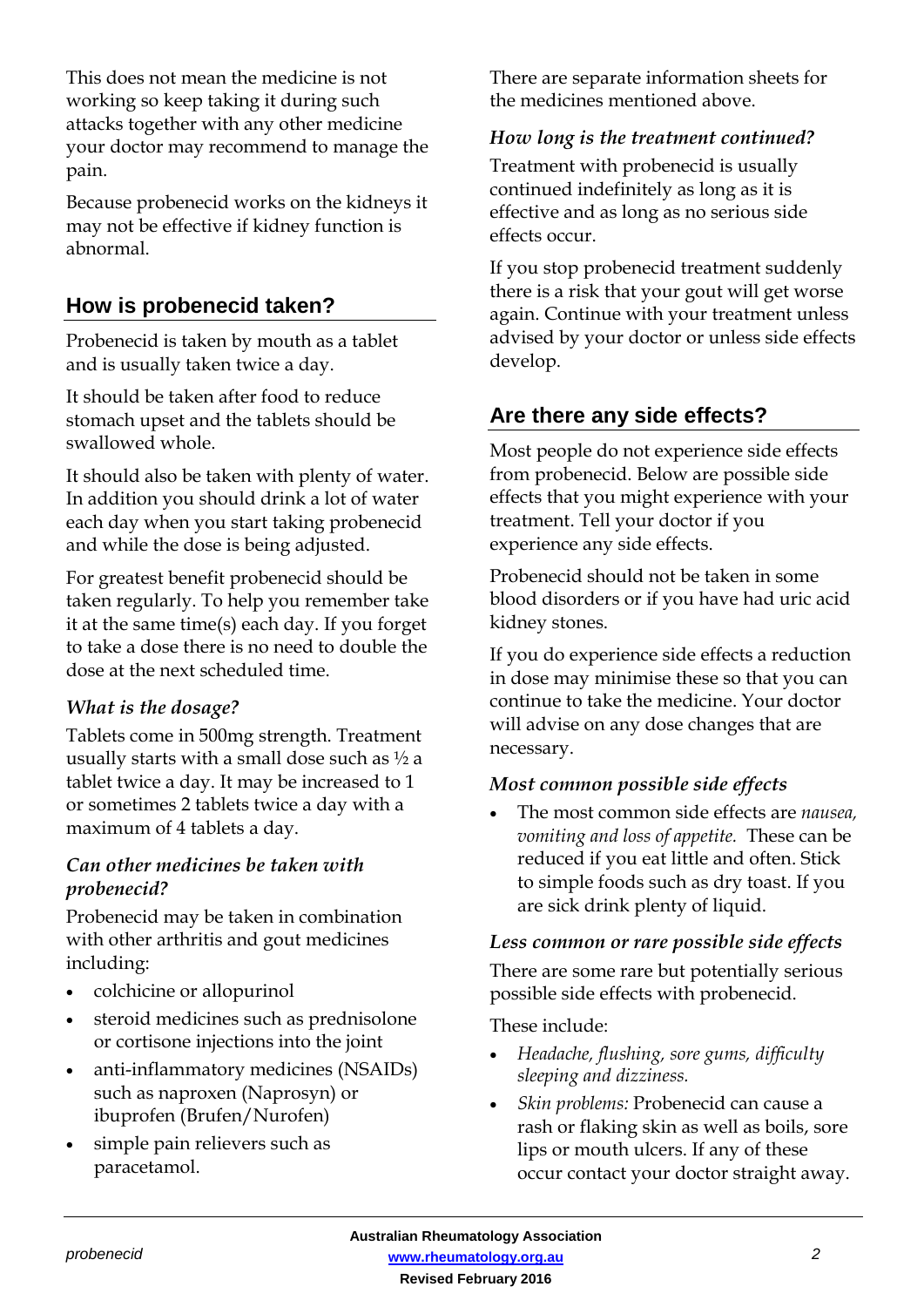- *Kidney problems:* Probenecid can cause kidney stones. If you get blood in the urine or severe back pain see your doctor. Infrequently, probenecid may cause leakage of protein into the urine. Traces of protein in the urine are often not a problem; larger amounts usually mean that probenicid will be stopped. If protein leakage does occur, provided the probenecid is stopped, there is little chance of serious kidney damage developing.
- The dose of probenecid may need to be reduced or it may need to be stopped if problems occur.

#### *Long term possible side effects*

Probenecid can be taken for long periods to manage gout. There seem to be no additional long term side effects.

Probenecid does not affect a person's ability to have children in the long term. See also *Precautions*.

# **What precautions are necessary?**

#### *Blood tests*

- You may need to have blood tests during the first few months of treatment depending on what other medicines you are taking and on your other health concerns. The uric acid level in your blood will also be checked to make sure the medicine is working.
- It is important to see your general practitioner (GP) regularly as they have an important role in monitoring your condition

#### *Use with other medicines*

 Probenecid can interact with other medicines. You should tell your doctor (including your general practitioner, rheumatologist and others) about all medicines you are taking or plan to take. This includes over-the-counter or herbal/naturopathic medicines. You

should also mention your treatment when you see other health professionals.

- Probenecid may affect how the kidneys get rid of some other medicines including:
	- acyclovir and ganciclovir (used to treat viral infections)
	- sulfonylureas (used to treat diabetes)
	- zidovudine (AZT, used to treat HIV), and
	- antibiotics including cephalosporins, penicillins and sulphonomides.

Dosage adjustment of these medicines may be required when they are taken with probenecid.

- Probenecid also affects how methotrexate is removed by the kidneys and can therefore increase methotrexate toxicity (particularly if the dose of methotrexate is more than 20mg/week). Extra care is needed in elderly people and/or if kidney function is significantly reduced.
- Aspirin can be used safely in the low doses taken for prevention of heart attack and stroke. If you have gout you should avoid taking aspirin in other situations.
- Probenecid can be taken safely with antiinflammatory drugs (NSAIDs) as long as your kidney function is reasonably normal.
- The simple pain reliever paracetamol, and combined medicines such as Panadeine and Panadeine Forte, can be used while taking probenecid provided you take them as directed.

#### *Use with alcohol*

 Alcohol can trigger an attack of gout. When taking probenecid keep your alcohol intake to minimum i.e. 1 to 2 standard drinks once or twice a week. Drinking more than 4 drinks on one occasion, even if infrequently, is strongly discouraged. In some cases total abstinence from alcohol is